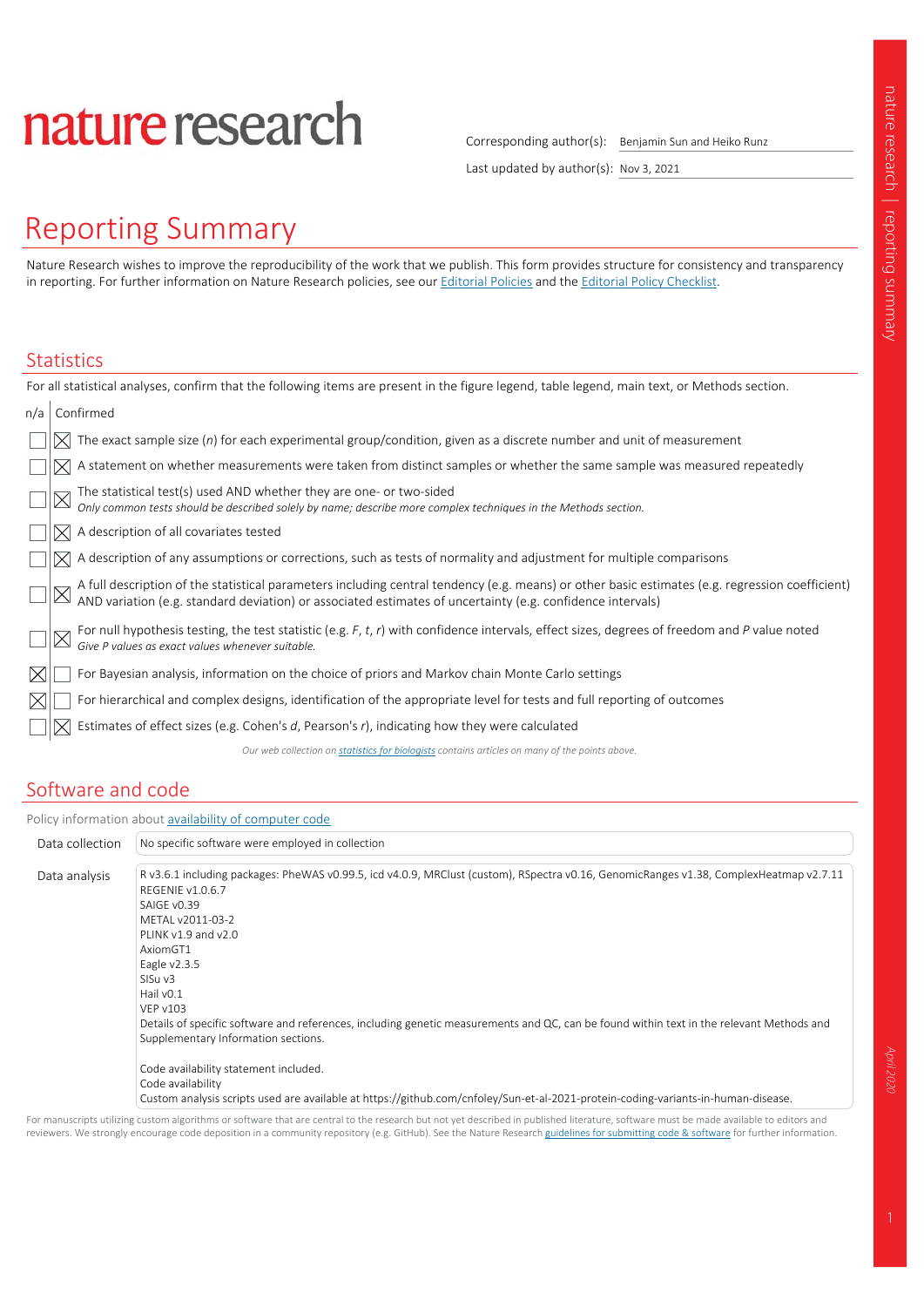### Data

Policy information about availability of data

All manuscripts must include a data availability statement. This statement should provide the following information, where applicable:

- Accession codes, unique identifiers, or web links for publicly available datasets
- A list of figures that have associated raw data
- A description of any restrictions on data availability

#### Data availability statement present and updated.

#### Data availability

Full summary association results of this study are accessible at https://doi.org/10.5281/zenodo.5571000. Summary and individual-level whole exome sequencing data from UKB participants have been deposited with UKB and will be freely available to approved researchers via The UK Biobank Research Analysis Platform (https://www.ukbiobank.ac.uk/enable-your-research/research-analysis-platform). FG summary association results are being released bi-annually via https:// www.finngen.fi/en/access\_results and can be explored in a public results browser (https://r5.finngen.fi). Individual-level genotypes from FinnGen participants can be accessed by approved researchers via the Fingenious portal (https://site.fingenious.fi/en/) hosted by the Finnish Biobank Cooperative FinBB (https://finbb.fi/en/). Further datasets underlying this study have been derived from: Therapeutic Target Database (http://db.idrblab.net/ttd/); Phecode-ICD10 data (https:// phewascatalog.org/phecodes\_icd10); GWAS Catalog (https://www.ebi.ac.uk/gwas/); PhenoScanner (http://www.phenoscanner.medschl.cam.ac.uk/); ClinVar (https://www.ncbi.nlm.nih.gov/clinvar/); gnomAD (https://gnomad.broadinstitute.org/); Human Protein Atlas (https://www.proteinatlas.org/); and Ensembl (https://www.ensembl.org/index.html).

# Field-specific reporting

Please select the one below that is the best fit for your research. If you are not sure, read the appropriate sections before making your selection.

 $\boxtimes$  Life sciences  $\Box$  Behavioural & social sciences  $\Box$  Ecological, evolutionary & environmental sciences

For a reference copy of the document with all sections, see nature.com/documents/nr-reporting-summary-flat.pdf

# Life sciences study design

All studies must disclose on these points even when the disclosure is negative.

| Sample size     | Methods, "Samples and participants"; Introduction sections. Note: this is a discovery study across multiple phenotypes and thus we did not<br>perform specific power calculations to detect pre-specified effect sizes - but we are well-powered as our study combines two of the largest<br>available population cohorts than previous studies. Sample size were chosen from the largest data available to maximise power, since this is a<br>discovery study, the goal is to maximise power rather than to detect at specific effect sizes. |
|-----------------|-----------------------------------------------------------------------------------------------------------------------------------------------------------------------------------------------------------------------------------------------------------------------------------------------------------------------------------------------------------------------------------------------------------------------------------------------------------------------------------------------------------------------------------------------|
| Data exclusions | Methods, "Genetic data processing", "Disease endpoint association analyses", Extended Data Figure 1. Samples failing QC and non-<br>overlapping phenotypes were excluded as per methods.                                                                                                                                                                                                                                                                                                                                                      |
| Replication     | Methods, "Definition and refinement of significant regions". In addition to multiple testing correction, we also required replication at p<0.05<br>in UKB/FG with concordant direction of effects. With in results, we also include cases where replication associations in previous GWAS.<br>Replication/all summary data are available online.                                                                                                                                                                                              |
| Randomization   | No experimental vs control group per se.                                                                                                                                                                                                                                                                                                                                                                                                                                                                                                      |
| Blinding        | No experimental vs control group per se. All data are anonymised and analysts were blind to sample statuses.                                                                                                                                                                                                                                                                                                                                                                                                                                  |

## Reporting for specific materials, systems and methods

We require information from authors about some types of materials, experimental systems and methods used in many studies. Here, indicate whether each material, system or method listed is relevant to your study. If you are not sure if a list item applies to your research, read the appropriate section before selecting a response.

| Materials & experimental systems |                                  |          | <b>Methods</b>         |  |
|----------------------------------|----------------------------------|----------|------------------------|--|
| n/a                              | Involved in the study            | n/a      | Involved in the study  |  |
|                                  | Antibodies                       | Х        | ChIP-seg               |  |
|                                  | Eukaryotic cell lines<br>×       |          | Flow cytometry         |  |
|                                  | Palaeontology and archaeology    | $\times$ | MRI-based neuroimaging |  |
|                                  | Animals and other organisms      |          |                        |  |
|                                  | Human research participants<br>x |          |                        |  |
|                                  | Clinical data                    |          |                        |  |
|                                  | Dual use research of concern     |          |                        |  |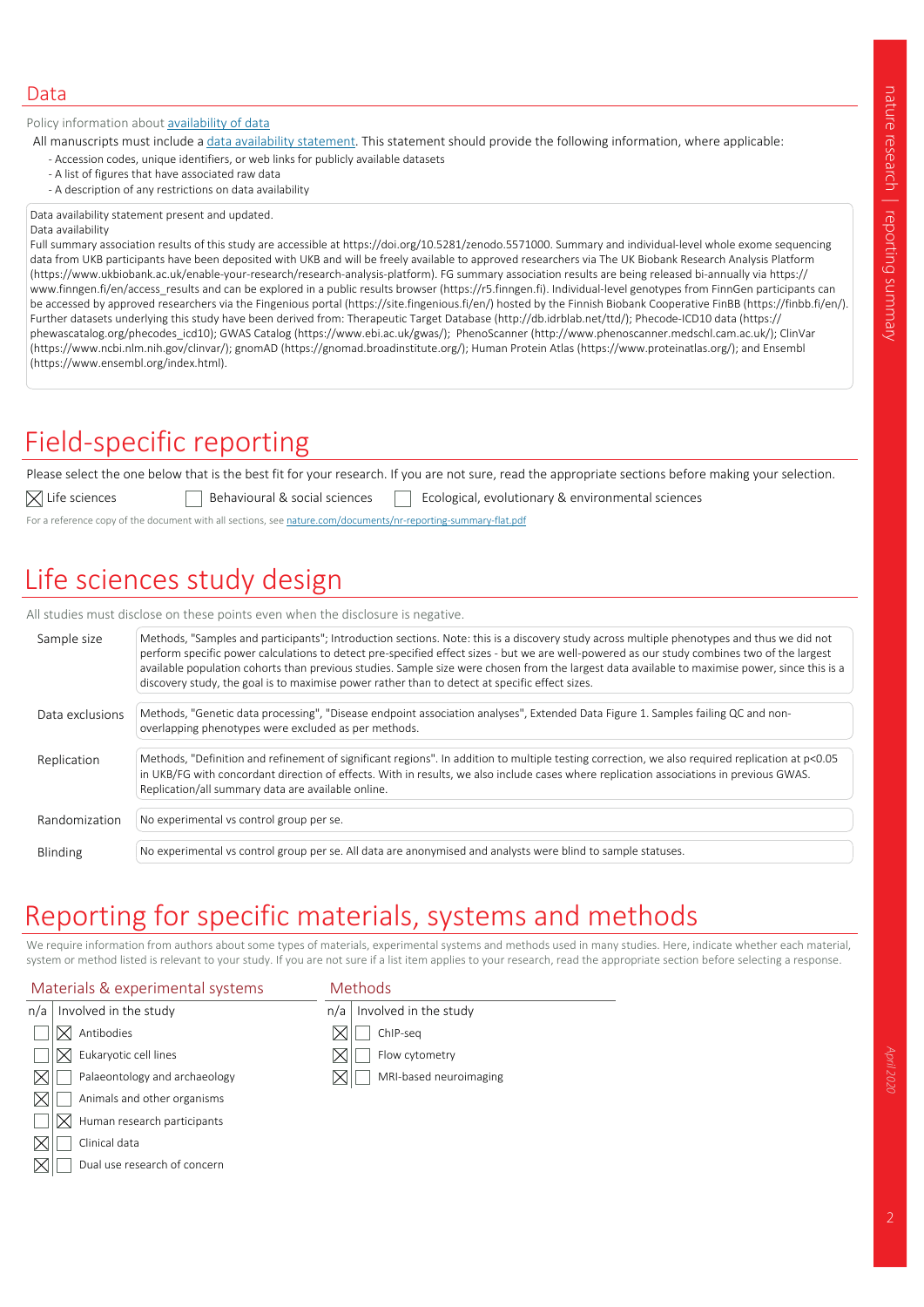### Antibodies

| Antibodies used | For Western blots on HL-1 cell protein extracts, antibodies were a mouse monoclonal anti-V5 (V8012, Sigma-Aldrich) and a mouse<br>monoclonal anti-GAPDH (G8795, Sigma-Aldrich). Batch numbers unknown.             |
|-----------------|--------------------------------------------------------------------------------------------------------------------------------------------------------------------------------------------------------------------|
|                 | Antibodies used with TM-1 cells experiments:<br>Anti-Xpress Monoclonal Antibody was purchased from ThermoFisher Scientific (#R910-25). Batch number unknown.                                                       |
|                 | Goat Anti-Mouse-IgG coupled to Cyanine3: Cy™3 AffiniPure Goat Anti-Mouse IgG (H+L) polyclonal, was purchased from Jackson<br>ImmunoResearch Laboratories Inc. (#115-165-003). Batch number unknown. (115-165-003). |
| Validation      | V8012, Sigma-Aldrich                                                                                                                                                                                               |
|                 | https://www.sigmaaldrich.com/FR/fr/search/v8012?                                                                                                                                                                   |
|                 | focus=products&page=1&perPage=30&sort=relevance&term=V8012&type=product                                                                                                                                            |
|                 | the website says: V8012 V5-10, monoclonal WB, ICC                                                                                                                                                                  |
|                 | https://www.sigmaaldrich.com/FR/fr/search/v8012?focus=products&page=1&perPage=30&s                                                                                                                                 |
|                 | ort=relevance&term=V8012&type=product                                                                                                                                                                              |
|                 | the website says: V8012 V5-10, monoclonal WB, ICC                                                                                                                                                                  |
|                 | G8795, Sigma-Aldrich                                                                                                                                                                                               |
|                 | https://www.sigmaaldrich.com/FR/fr/search/g8795?                                                                                                                                                                   |
|                 | focus=products&page=1&perPage=30&sort=relevance&term=G8795&type=product                                                                                                                                            |
|                 | the website says: G8795 GAPDH-71.1, monoclonal WB, ARR, ICC, ELISA mouse, mink, rabbit, rat, human, hamster, canine, turkey,<br>chicken, monkey, bovine.                                                           |
|                 | Sigma-Aldrich quote papers and show images from the literature in which Abs V8012 and G8795 were used, but do not endorse<br>them as a validation.                                                                 |
|                 | R910-25, Thermofisher                                                                                                                                                                                              |
|                 | https://www.thermofisher.com/antibody/product/Xpress-Antibody-Monoclonal/R910-25.                                                                                                                                  |
|                 | The website says: "R910-25 is tested in Western blot against 100 ng of an E. coli expressed fusion protein containing the Xpress                                                                                   |
|                 | epitope."                                                                                                                                                                                                          |
|                 | 115-165-003, Jackson Immunoresearch                                                                                                                                                                                |
|                 | https://www.jacksonimmuno.com/catalog/products/115-165-003                                                                                                                                                         |
|                 | the website does not provide validation.                                                                                                                                                                           |

### Eukaryotic cell lines

#### Policy information about cell lines Cell line source(s) The TM-1 cell line (immortalized human Trabecular Meshwork cells) was a gift from Dr. Vincent Raymond, and was cultured in Dulbecco's Modified Eagle's Medium - low glucose (Sigma, #D6046), see Filla et. al., 2002, IOVS. 43:151; PMID: 11773026. HL-1 cells were a gift from Dr. W.C. Claycomb (doi: 10.1073/pnas.95.6.2979) and were cultured using his dedicated "Claycomb Medium" ordered from Sigma-Aldrich (product 51800C) and the Fetal Calf Serum lot certified by Dr. Claycomb, ordered from Sigma-Aldrich (product F2442 lot #058K8426). Since Dr. W.C. Claycomb passed-away the HL-1 cells are provided by SIGMA and other firms. Authentication TM-1 cells are not authenticated. HL-1 cells were authenticated by Dr. W.C. Claycomb. No authentication tests have been performed in our laboratories. Mycoplasma contamination No cell line was tested for mycoplasma contamination in our laboratories. Commonly misidentified lines (See ICLAC register) The ISLAC register searches for TM-1 or HTM or HTMC and for HL-1 did not report any match.

### Human research participants

Policy information about studies involving human research participants Population characteristics Details can be found in Supplementary table 1 which contains UKB and FG population characteristics. Also described in Introduction and in Methods "Samples and participants" sections. UKB and FG have been commonly described in the public domain - they are two population cohorts from the UK and Finland respectively. Recruitment UKB and FG are population cohorts sampled from across UK sites and Finnish biobanks respectively. Detailed in Methods ("Samples and participants") and Supplementary Information. Ethics oversight Methods ("Samples and participants") and Supplementary Information for approval and ethics details. In detail: Analyses in this study were conducted under UK Biobank Approved Project number 26041. UK Biobank has approval from the North West Multi-centre Research Ethics Committee (MREC), which covers the UK. It also sought the approval in England and Wales from the Patient Information Advisory Group (PIAG) for gaining access to information that would allow it to invite people to participate. PIAG has since been replaced by the National Information Governance Board for Health & Social Care (NIGB). In Scotland, UK Biobank has approval from the Community Health Index Advisory Group (CHIAG). UK Biobank possesses a Human Tissue Authority (HTA) licence, so a separate HTA licence is not required by researchers who receive samples from the resource, so long as residual samples are destroyed or returned at the end of the research project, and applicants do not transfer the samples to third party premises without the specific approval of UK Biobank. UK Biobank has